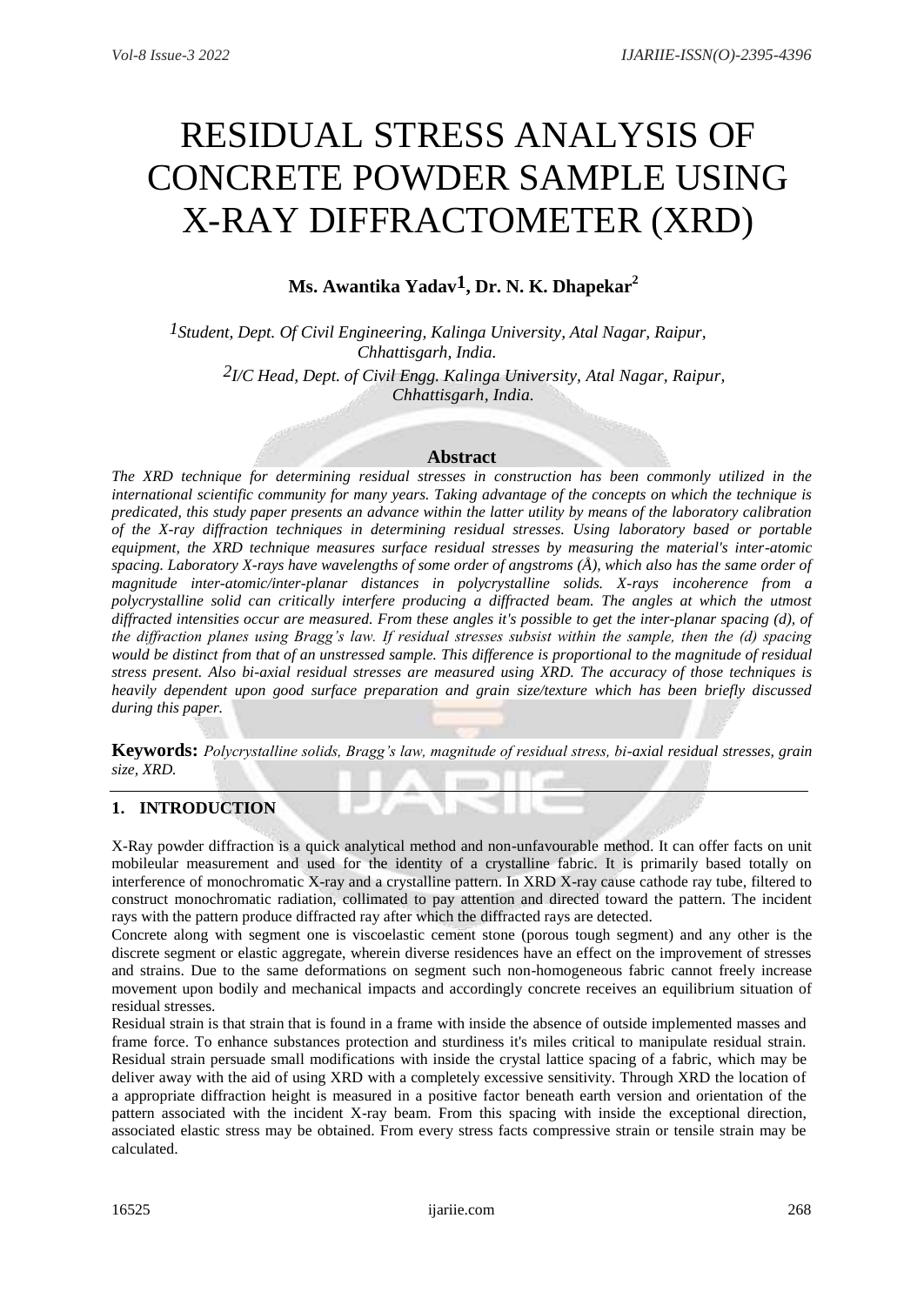# **2. LITERATURE REVIEW**

**Prof. N. K. Dhapekar, Prof. A.S. Majumdar, Dr. P. K.Gupta "Study of phase composition of Ordinary Portland Cement Concrete using X-Ray Diffraction" [1]** This paper has been discussed about the approach of phase composition using XRD as alternative to various chemical methods. The main purpose of this research paper is to determine the different composition and constituents of ordinary Portland cement concrete samples. They choose water cement ratio as 0.55, 300gm of cement, 793gm of natural sand, 140gm of pozzolana fly ash and 1021gm of coarse aggregate for the mix. This XRD analysis revealed the presence of compounds and when water is added to cement each compound undergoes hydration and contributes to final concrete product. XRD analysis reveals the percentage of cement in sample-1 is 15% and for the sample-2 is 14% and the average is 14.5% is finally worked out in concrete mix. This technique may prove to be an effective for phase composition of concrete mix.

**Prof. N. K. Dhapekar and Prof. D.M. Chopkar " Structural Health Monitoring of Ordinary Portland Cement Concrete Structures Using X-Ray Diffraction." [2**] This is the experimental study which is performed on ordinary Portland cement concrete powder sample using X-Ray Diffraction. It reveals the auspicious approach for structural health monitoring of concrete structures. Using X-Ray diffraction analysis the potential presence of cement content and silica in ordinary Portland cement can be determined.

### **3. METHODOLOGY**

The main challenge in calculations of residual stress is to understand the mechanical properties of concrete on its different phases and its physical characteristics. we will determine the strain values by deformations but we cannot obtain stress values by normal procedures. Also, we'd like to think about different stress conditions other then external loads like temperature, shrinkage etc., conditions applied on specimens while testing.

#### **Residual Stresses Because Of Temperature Variation**

It is assumed that the coefficients of thermal expansion of concrete, its components, concrete composition and modulus of elasticity of concrete will be calculated supported the model physical and mechanical properties by applying conventional formulas. Approximate calculations of the residual stresses tried on three types:

1. Plane disk or linear model consisting of intercrossing cement stone and aggregate disk elements of absolute volumes.

- 2. Circular cylindered model.
- 3. Spherical model with the cement stone as outer shell and also the aggregate as core.

#### · **Residual Stresses Because Of Shrinkage**

Residual stresses thanks to shrinkage may be determined by the link which obtained for residual thermal stresses. Shrinkage stresses are a permanent character and also the calculation of stresses must take under consideration the creep rate for the given concrete grade and time. There's no uniform temperature or shrinkage along concrete cross section and also the stresses obtained by assuming uniform distribution, residual stresses developed in fibers thanks to temperature gradients and shrinkage.

# **4. CONCLUSION**

Residual stresses can be obtained by applying theory of elasticity formula on any of the three models using XRD technique. When residual stresses are determined by above mentioned three shaped models, these models show that the result obtained by the disk model provides the best estimate for practical purpose as in this case load applied on both cement paste and aggregate is approximately equal due to its shape. Also Stresses which are capable of causing cracking in the concrete can be produced by shrinkage and temperature change without any external loading.

Finally, this paper educates about a possible use of XRD technique to determine residual stresses which could help in understanding of structural components durability.